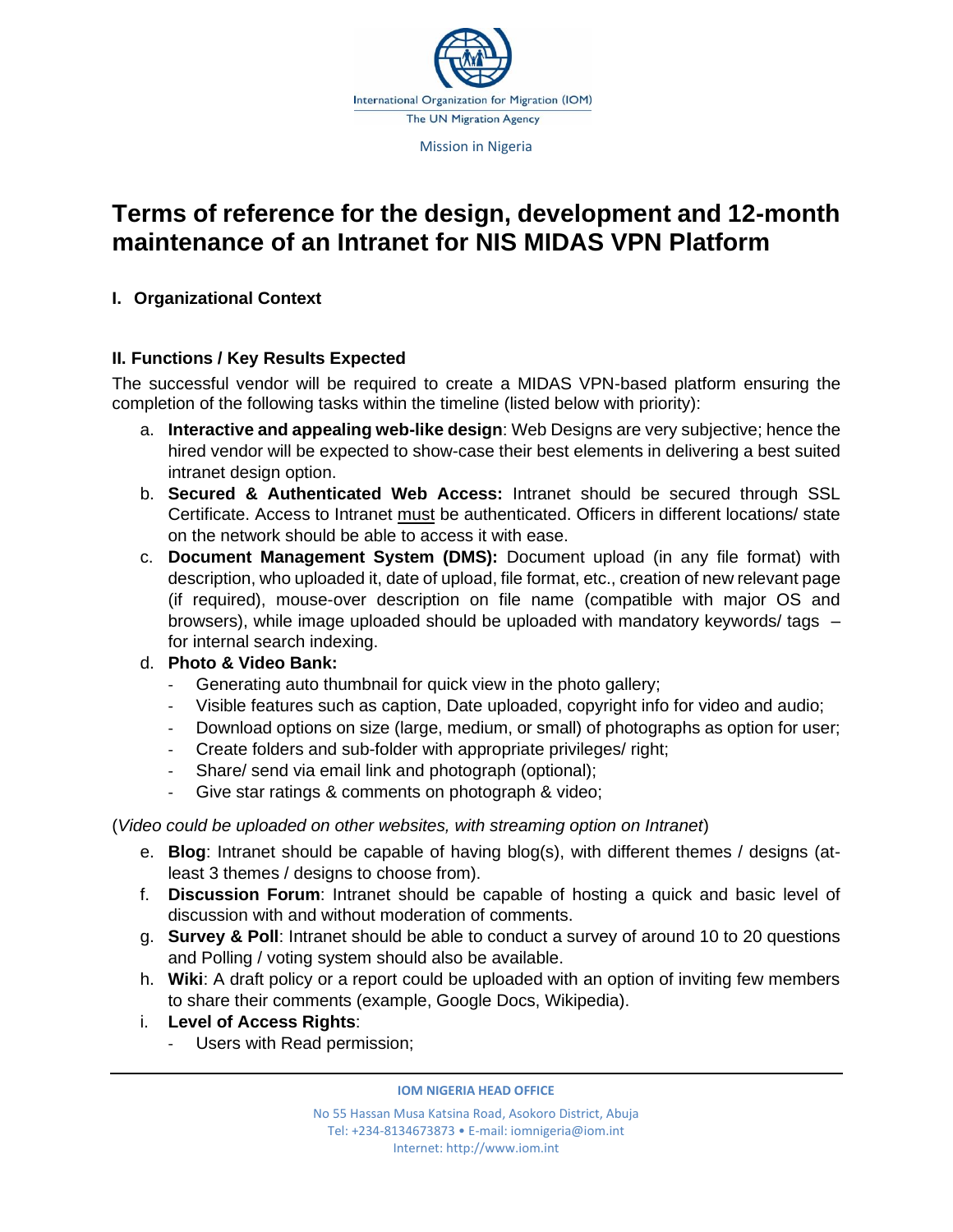- Users with Read and write permission;
- Users with Read, Write and Delete permission;
- **Administrator**
- j. **Search:** Basic and Advance Search
- k. **Member Profile** with their snapshot
- l. **Analysis:** Intranet Usage analysis monthly report.
	- Who accessed it;
	- What document is uploaded;
	- Frequency of Intranet use,
	- Pages accessed in the given period;

*(With other standard Usage Analysis features)* 

- m. **Archive:** Customized and automated archival of documents, articles, data, video, discussions, polls, survey etc.,
- n. **Alerts:** Email alerts for members.

#### **III. IT Acceptance Criteria**

The vendor is expected to fulfil the below **IT acceptance criteria**:

- a. All the web design, development and deployment will be done by vendor in consultation with the NIS and IOM technical teams. The deployment includes all activities but not limited to the setting up of environment, installation, and configuration of the software to be done by the vendor on the NIS/ IOM approved/provided server (including configure SSL).
- b. The vendor will provide configuration documentation and installation guide/Standard Operating Procedures (SOP) which should clearly state how to manage the intranet, details of the database, environment, its configuration, and all relevant technical details for ease of management.
- c. The services would be considered to have been delivered when:
	- The application source code is given by the vendor to the NIS/ IOM teams in separate DVD or any secondary device, as advised by the team.
	- The application is installed, and all requirements and conditions are met as stated in the IT acceptance criteria and ToR.
	- The application with all its features listed as per this ToR is up and running and available on the tunnel.
	- The end user training is complete, and all the users of the application can operate the system, and the Systems Analyst's overall acceptance of the Intranet.

The **Intranet design** must follow an **iterative development** process with the involvement of NIS/ IOM team and **changes must be accommodated as the Intranet concept and design evolves**. The vendor should provide alternate home page and sub-page design mocks for final approval by NIS/ IOM Team.

#### **IV. Deliverables**

The Assignment will be considered complete on:

a. Training of NIS officers on content management system (CMS) and maintenance of Intranet;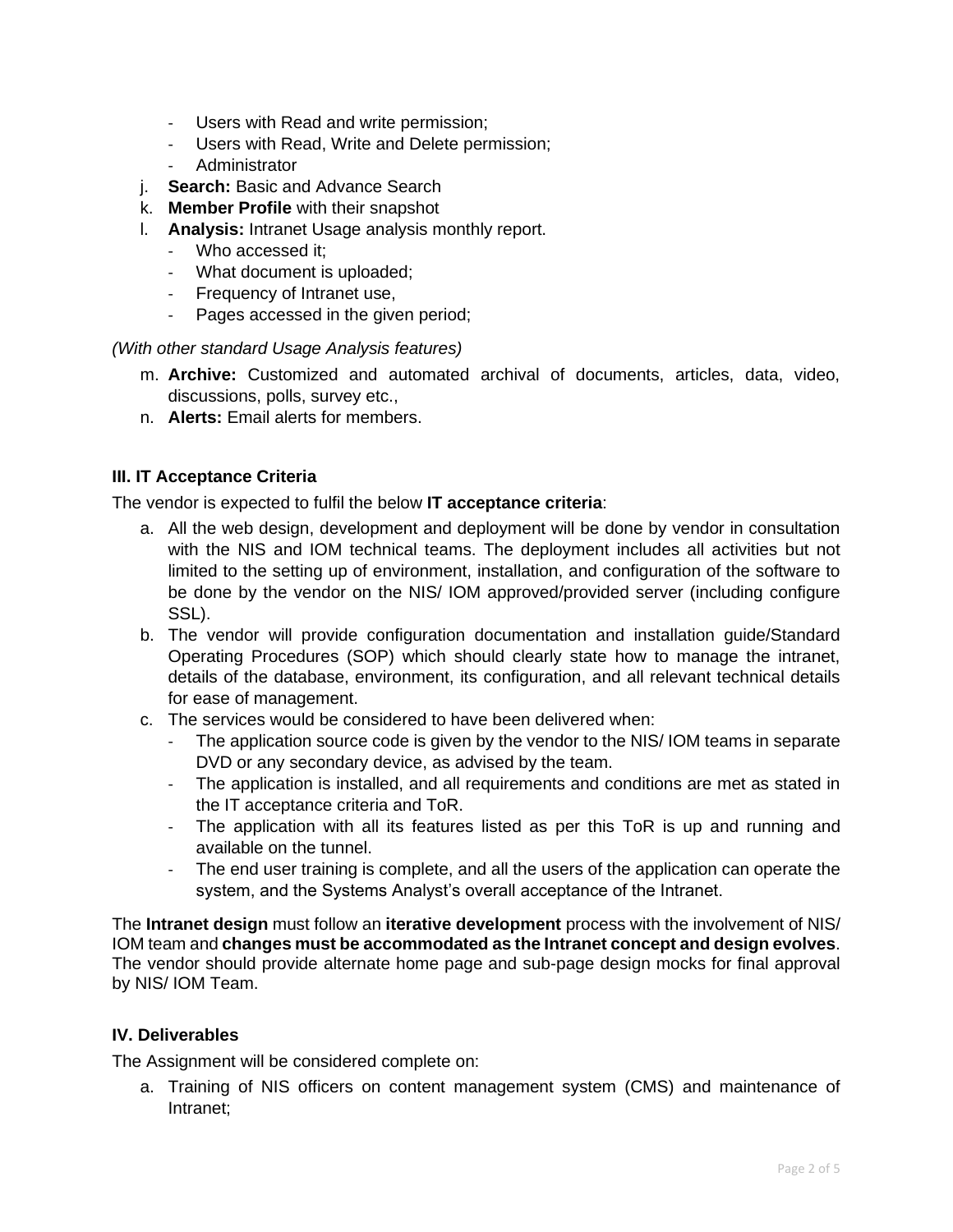- b. Installation of the final application which fulfils the IT acceptance criteria;
- c. Complete handover of installation to NIS/ IOM team;
- d. Transfer of all user rights and administration to NIS IOM;
- e. Submission of all required documentation is complete, approved and signed along with the complete Source Code (software and credentials), successful functioning of the application for  $60$  days (2 months warranty) with no functionality and data issues reported;
- f. Vendor must submit the Sample Website Design, Wireframe and Software Requirement Specification (SRS) before final programming stage;
- g. Vendor to follow Agile Method of development of Intranet;
- h. Vendor to run the completed Intranet through a Website Security Auditor Company for security check;

## **V. Project Timeline and Warranty**

**Proposed timeline**: The vendor should provide complete detailed timesheet of individuals involved and time of task delivery. Expected timeline is two months from signing of contract.

**Warranty**: The vendor is expected to provide 2 months as warranty/ handholding support, after Intranet development and deployment before start of one-year annual maintenance costing (AMC).

## **VI. Technology**

Preference is to develop the NIS MIDAS Intranet either on Dot Net or PHP or Open Source CMS technology. The use of any pre-defined templates would have to be approved by the NIS/ IOM team.

| S/N            | Category                                                                            | <b>Allotted score</b> |
|----------------|-------------------------------------------------------------------------------------|-----------------------|
| 1              | Overall response to the RFQ                                                         | 15                    |
|                | Quality of proposal;                                                                |                       |
|                | Understanding of, and responsiveness to the NIS/IOM                                 |                       |
|                | requirements;                                                                       |                       |
|                | Understanding of scope, objectives and completeness                                 |                       |
|                | of response;                                                                        |                       |
|                | Overall concord between NIS/IOM requirements and                                    |                       |
|                | the proposal.                                                                       |                       |
| $\overline{2}$ | <b>Methodology</b>                                                                  | 25                    |
|                | Quality of the proposed approach and methodology;                                   |                       |
|                | Quality of proposed implementation plan (the plan to<br>$\overline{\phantom{0}}$    |                       |
|                | undertake each task and time schedules);                                            |                       |
|                | Risk assessment – recognition of the risks and methods<br>$\overline{\phantom{0}}$  |                       |
|                | to mitigate/ manage them.                                                           |                       |
| 3              | Proposed team/ organizational capacity                                              | 30                    |
|                | Team leader: relevant experience, qualifications and                                |                       |
|                | position in the firm;                                                               |                       |
|                | Team members: relevant experience, skills and                                       |                       |
|                | competencies;                                                                       |                       |
|                | Organization of the team's roles and responsibilities;                              |                       |
|                | Professional expertise/ knowledge with similar project,<br>$\overline{\phantom{0}}$ |                       |
|                | contracts and client (within last 24-month period).                                 |                       |
| Total          |                                                                                     | 70                    |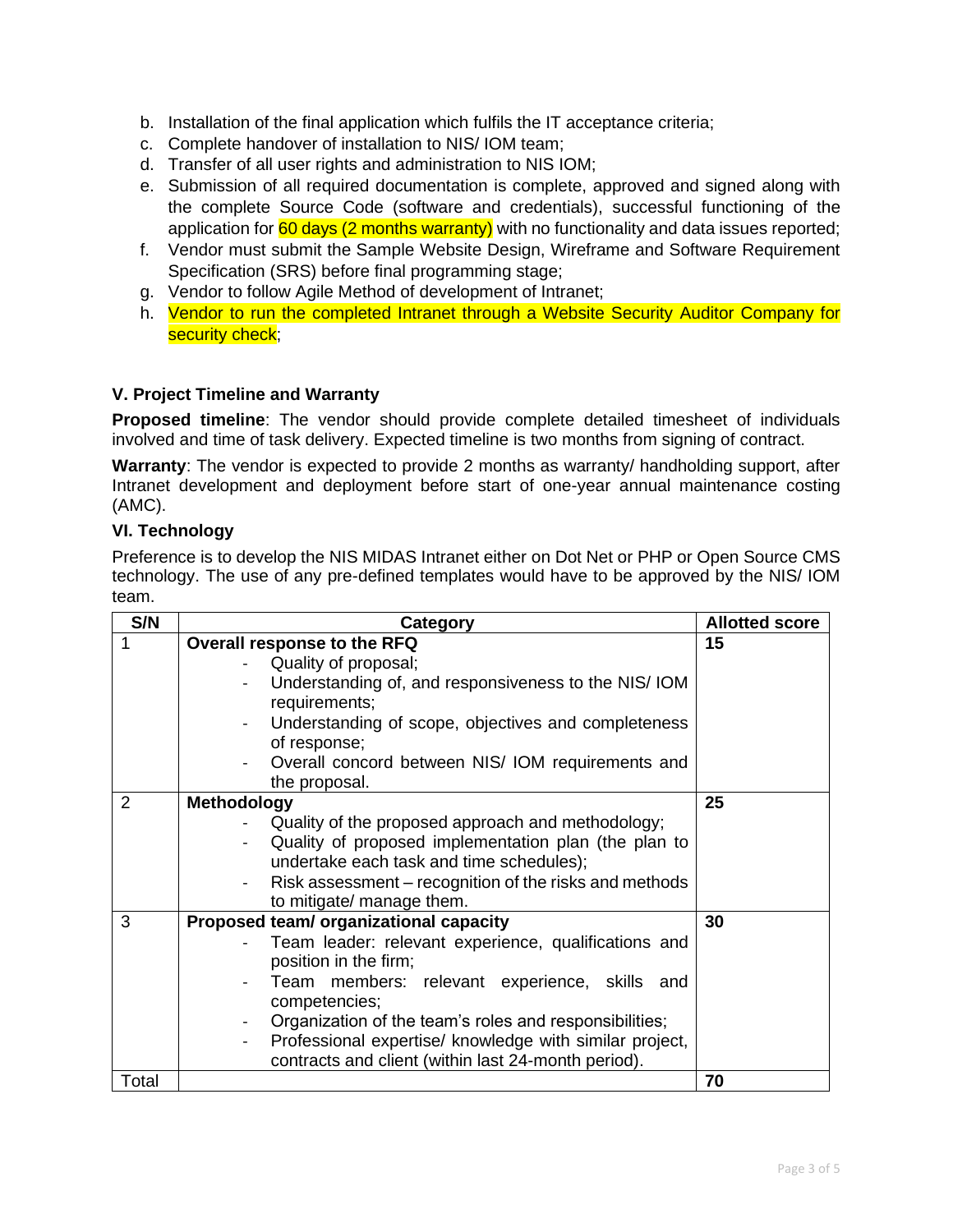|   | Please note - scores less than 55 will not be technically<br>qualified to go to the next level of financial evaluation |     |
|---|------------------------------------------------------------------------------------------------------------------------|-----|
| 4 | <b>Financial proposal</b>                                                                                              | 30  |
|   | - Financial scoring based on IOM procurement formula                                                                   |     |
|   | <b>Grand Total (Technical + Financial)</b>                                                                             | 100 |

#### **VIII. Training, Maintenance / Support Period**

- a. Vendor will host the Intranet during the development process and for a specified period of time after the completion, with almost zero downtime assurance.
- b. Vendor will transfer the Intranet to an NIS specified web/ directory server after completion of development.
- c. Vendor will provide **one-year maintenance** (**after 2 months warranty**) and technical support for the Intranet, as per the details below:

## **During one year of AMC, following is expected**:

- **Troubleshooting**: In case site is down, any link is broken, any functionality not working properly, etc.
- **Technical assistance**: In case site needs to be moved from one server to another, any patch, installations, upgradation on Open Source CMS and server, etc.
- **Remote support:** For assistance in changing/editing/modifying modules, contents, information, pages via call or emails (if at all required).
- **Bug fixes** for any existing/ newly introduced functionality.
- During AMC, hired company is **not expected to upload any content**.
- **Training for User and Administrator**, on using and managing the Intranet with detailed manuals for 15 users and 5 Administrators' in at-least 3 sessions, in the NIS HQ.
- Technical training will be provided to specific officers using the technical Administrator manual (with screenshots) which will include detailed **Data Table Structure** as well.
- If NIS decides to migrate the site to any other server/ location, the vendor would be available to undertake responsibility for performing the migration.
- Daily Automated backup must be setup and taken.
- In case of any technical issues / error that occur on the Intranet, the vendor will recover the site from the backup and assist in getting the intranet up and running again.

#### **IX. Intranet Hosting**

Hosting services for one / 1 year from the date of completion of website development will be coordinated and implemented by the vendor.

#### **X. Submission of Proposal**

Vendors are requested to structure proposals as follows and provide complete details as indicated:

- 1. Company Profile (Office location(s), staffing, etc.,);
- 2. Understanding of the Scope of Work;